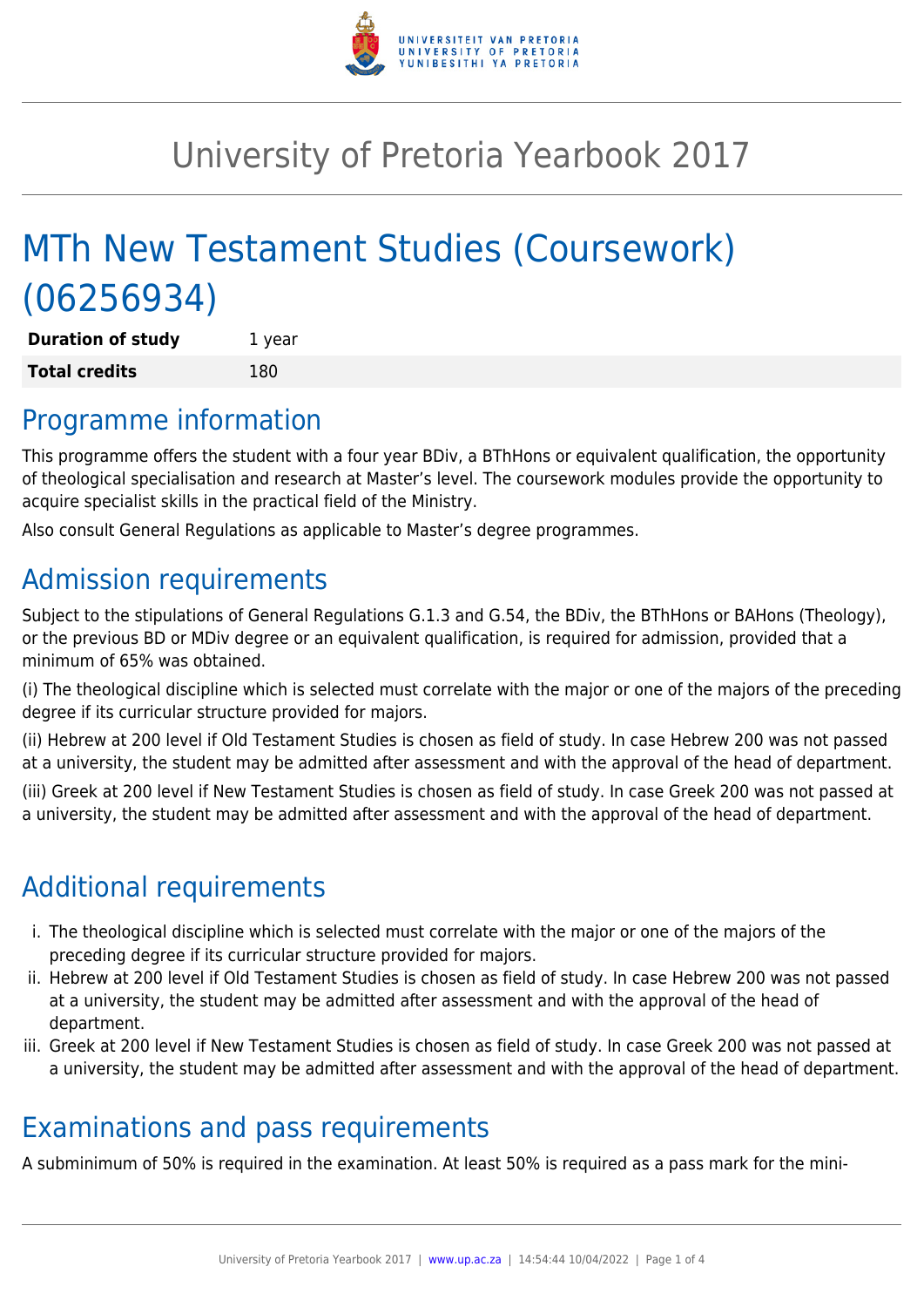

dissertation or dissertation.

The stipulations of G.39.11 regarding pass requirements for dissertations apply with the necessary changes to mini-dissertations.

Mini-dissertations are evaluated and examined in accordance with the stipulations set out in a study guide, which is available on request from the various departments.

### **Examination regulations applicable to all master's degrees in the faculty**

A master's degree is conferred on a student by virtue of an examination, or an examination and a dissertation, or an examination and a mini-dissertation, or a dissertation. Examinations may be written and/or oral. A percentage mark is given provided that the passmark is at least 50% and at least 75% as a pass with distinction.

### Research information

### **Seminar work and mini-dissertation**

In the case of seminar work and a mini-dissertation, the proposed title must be submitted for approval to the Research Committee via the Supervisor and the Head of department before a student may commence with the writing of the mini-dissertation.

#### **Article for publication**

Unless Senate, on the recommendation of the supervisor, decides otherwise, a student, before or on submission of a dissertation, must submit at least one draft article for publication in a recognized academic journal and in the case of a thesis, must submit proof of submission of an article issued by an accredited journal, to the Head: Student Administration.

The draft or submitted article, as the case may be, should be based on the research that the student has conducted for the dissertation/thesis and be approved by the supervisor if the supervisor is not a co-author. The supervisor shall be responsible for ensuring that the paper is taken through all the processes of revision and resubmission, as may be necessary. Conferment of the degree may be made subject to compliance with the stipulations of this regulation.

### Pass with distinction

In order to pass with distinction, a weighted average (GPA) of at least 75% in the examination of the coursework and 75% for the mini-dissertation must be obtained.

### General information

#### **Registration for postgraduate programmes**

#### **1. Concurrent registration for a second postgraduate programme**

No student is allowed to register for more than one postgraduate programme concurrently, except where the student's academic record warrants it and with the Dean's approval. Continuation of study for the second postgraduate programme will be subject to favourable progress reported by the heads of department in the Faculty of Theology. However, no student will be allowed to participate in examinations for a second postgraduate programme in another faculty during the examinations of the Faculty of Theology.

#### **2. Renewal of registration**

Students of the University are registered for one year of study. After an academic year has expired, students wishing to continue their studies at the University must renew their registration and pay such fees for renewal of registration as prescribed.

No interruption may occur in a postgraduate student's registration for a postgraduate study programme. Should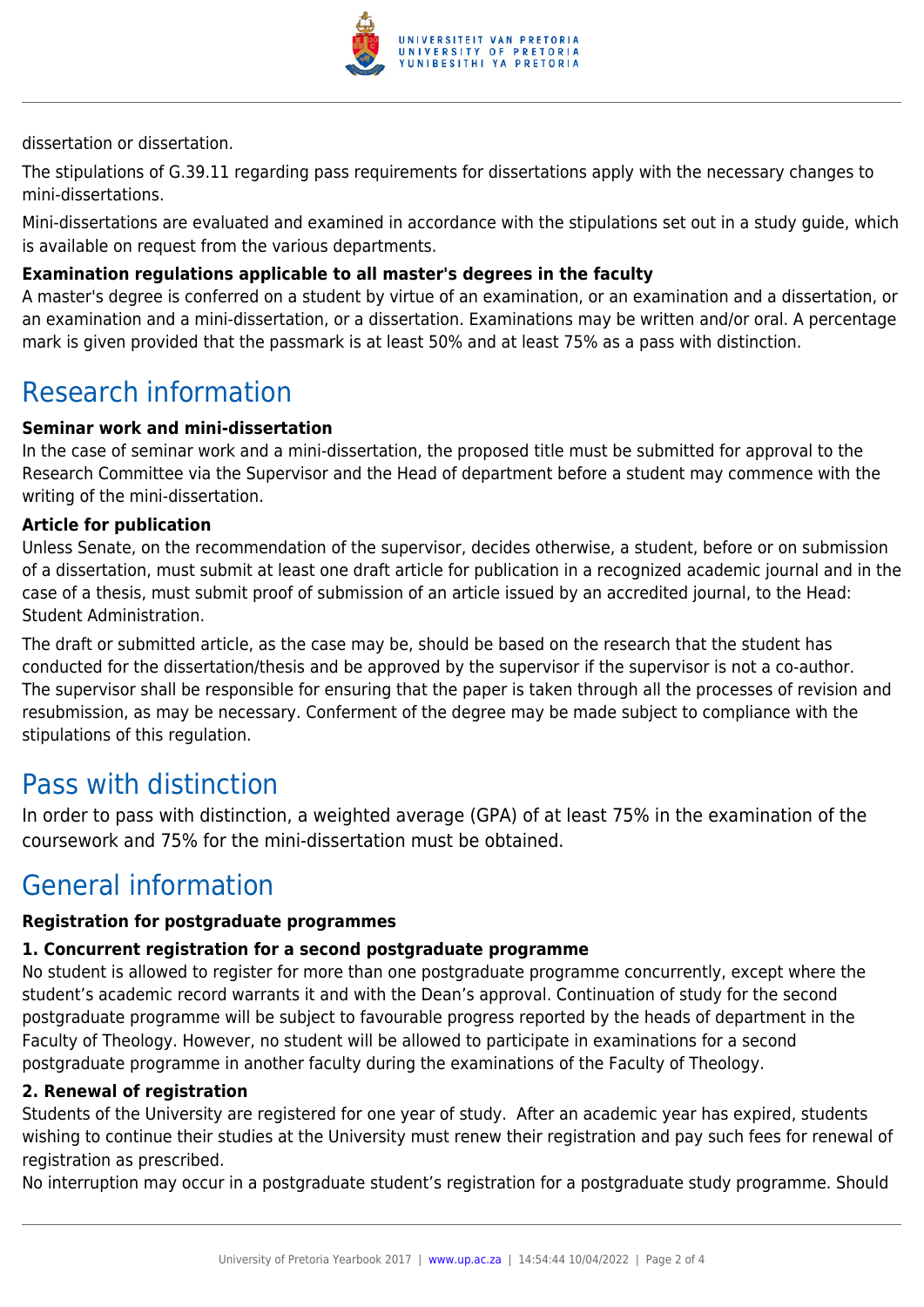

a student interrupt his/her studies, such a student will upon re-registration be liable for the full fees applicable to the degree programme.

If a student interrupts registration for the postgraduate programme and it is not renewed within four years of the first registration, the credits obtained will no longer be valid. The student should repeat the modules already passed.

A student for an honours degree must complete his or her studies within two years. Under special circumstances, the Dean, on the recommendation of the head of department, may give approval for a limited fixed extension of this period.

A master's degree is conferred on a student only if at least one year has expired after obtaining the qualifications required for master's study.

A doctorate is conferred on a student only if at least 12 months since registration for the doctorate at this University have expired. Subject to other faculty regulations, a student for a doctorate must complete his or her studies within three years after first registering for the degree. Under special circumstances, the Dean, on the recommendation of the head of department, may give approval for a limited fixed extension of this period.

In order to qualify for the Dean's list, a student must have an outstanding academic record for completed studies.

Undergraduate students (BDiv, BTh and Dip[Theol]) must have achieved an average of 75%(GPA) or above in all of their years of study. No modules should have been repeated, and all modules must be registered in the same year for the specific year.

Honours students must achieve an average of 75% (GPA) or more. The degree must be completed in one year for full-time students and two years for part-time students. No modules should have been repeated.

Master's students must achieve an average of 75% (GPA) or more, and the degree must be completed in the minimum prescribed time.

The top achievers of the Faculty selected to become part of the Dean's list will annually be acknowledged at a function hosted by the Dean.